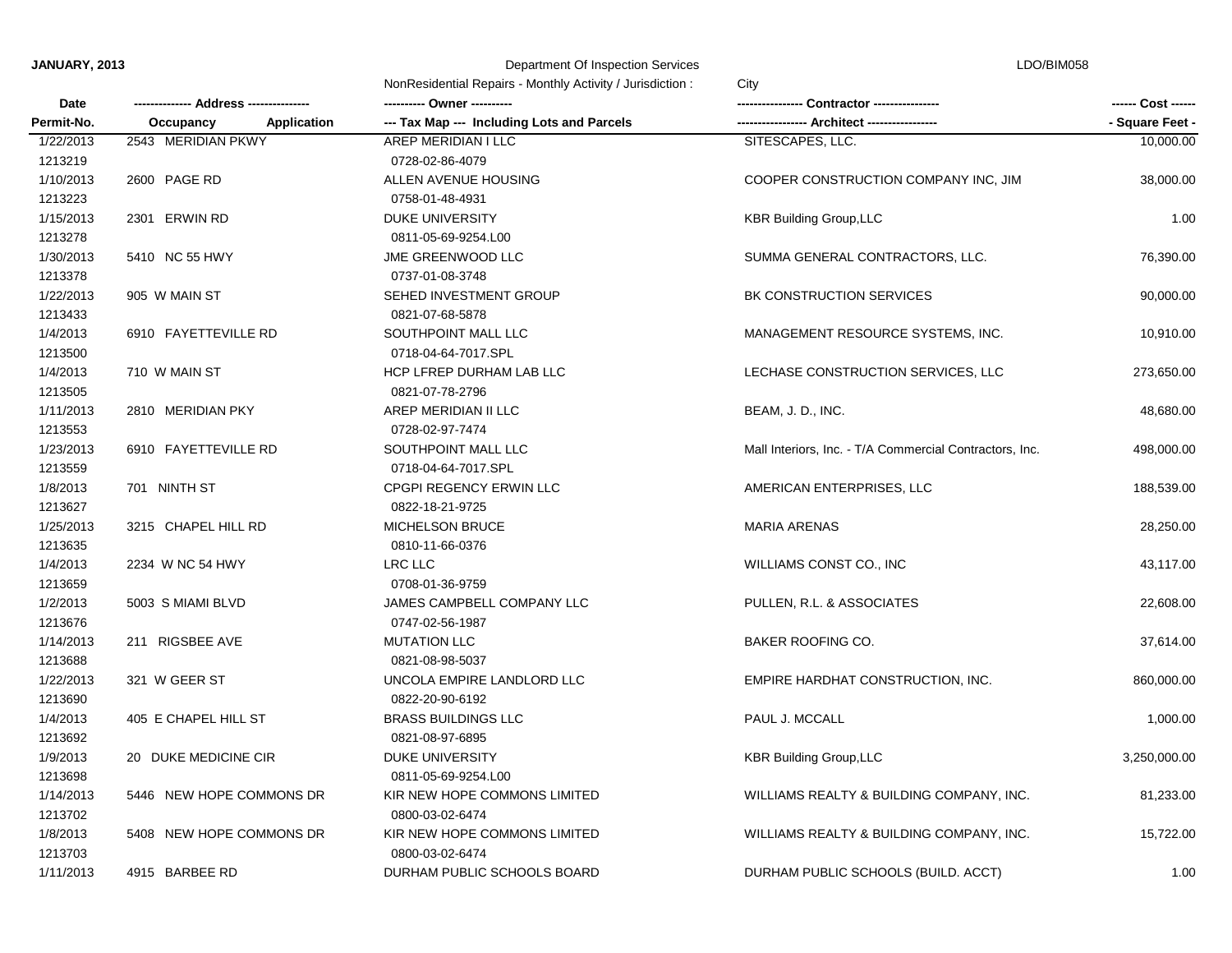## **JANUARY, 2013** Department Of Inspection Services

| LDO/BIM058 |  |
|------------|--|
|------------|--|

|                       |                      |                    | NonResidential Repairs - Monthly Activity / Jurisdiction:     |                                     |                    |
|-----------------------|----------------------|--------------------|---------------------------------------------------------------|-------------------------------------|--------------------|
| Date                  |                      |                    | ---------- Owner ----------                                   | Contractor ----------------         | ------ Cost ------ |
| Permit-No.<br>1213708 | Occupancy            | <b>Application</b> | --- Tax Map --- Including Lots and Parcels<br>0729-04-74-2199 |                                     | - Square Feet -    |
| 1/11/2013             | 2325 CHEEK RD        |                    | DURHAM PUBLIC SCHOOLS BOARD                                   | DURHAM PUBLIC SCHOOLS (BUILD. ACCT) | 1.00               |
| 1213709               |                      |                    | 0842-03-31-5098                                               |                                     |                    |
| 1/11/2013             | 2320 COOK RD         |                    | DURHAM PUBLIC SCHOOLS BOARD                                   | DURHAM PUBLIC SCHOOLS (BUILD. ACCT) | 1.00               |
| 1213710               |                      |                    | 0729-03-22-5968                                               |                                     |                    |
| 1/11/2013             | 1520 COOPER ST       |                    | DURHAM PUBLIC SCHOOLS BOARD                                   | DURHAM PUBLIC SCHOOLS (BUILD. ACCT) | 1.00               |
| 1213711               |                      |                    | 0830-06-48-3291                                               |                                     |                    |
| 1/11/2013             | 3501 FAYETTEVILLE ST |                    | DURHAM PUBLIC SCHOOLS                                         | DURHAM PUBLIC SCHOOLS (BUILD. ACCT) | 1.00               |
| 1213712               |                      |                    | 0820-20-82-3902                                               |                                     |                    |
| 1/11/2013             | 4019 HOLT SCHOOL RD  |                    | DURHAM PUBLIC SCHOOLS BOARD                                   | DURHAM PUBLIC SCHOOLS (BUILD. ACCT) | 1.00               |
| 1213713               |                      |                    | 0823-07-79-0562                                               |                                     |                    |
| 1/11/2013             | 2410 E MAIN ST       |                    | DURHAM PUBLIC SCHOOLS BOARD                                   | DURHAM PUBLIC SCHOOLS (BUILD. ACCT) | 1.00               |
| 1213714               |                      |                    | 0831-16-73-6613                                               |                                     |                    |
| 1/11/2013             | 117 MILTON RD        |                    | DURHAM PUBLIC SCHOOLS BOARD                                   | DURHAM PUBLIC SCHOOLS (BUILD. ACCT) | 1.00<br>65,691.00  |
| 1213715               |                      |                    | 0824-02-59-4978                                               |                                     |                    |
| 1/8/2013              | 2500 MERIDIAN PKWY   |                    | AREP MERIDIAN I LLC                                           | BEAM, J. D., INC.                   |                    |
| 1213729               |                      |                    | 0738-01-16-4841                                               |                                     |                    |
| 1/2/2013              | 639 DAVIS DR         |                    | LCFRE DURHAM KEYSTONE                                         | PRIME BUILDING CO., INC.            | 180,100.00         |
| 1213731               |                      |                    | 0747-03-00-9574.DW                                            |                                     |                    |
| 1/11/2013             | 3632 N ROXBORO ST    |                    | NEW COMMUNICATIONS OF THE                                     | TURNER CONSTRUCTION COMPANY         | 235,769.00         |
| 1213732               |                      |                    | 0833-17-02-5815                                               |                                     |                    |
| 1/8/2013              | 1515 NORTH POINTE DR |                    | NORTH POINTE DEVELOPMENT                                      | TOBY J. DICKENS                     | 250,000.00         |
| 1213733               |                      |                    | 0822-07-48-7739                                               |                                     |                    |
| 1/24/2013             | 8 SEARLE CENTER DR   |                    | <b>DUKE UNIVERSITY</b>                                        | BALFOUR BEATTY CONSTRUCTION-DURHAM  | 128,632.00         |
| 1213734               |                      |                    | 0811-05-69-9254.L00                                           |                                     |                    |
| 1/17/2013             | 2818 CHAPEL HILL RD  |                    | FZH MANAGEMENT LLC                                            | TAYLOR, JAMES A.                    | 5,211.60           |
| 1213749               |                      |                    | 0810-08-89-5340                                               |                                     |                    |
| 1/8/2013              | 826 BACON ST         |                    | DURHAM PUBLIC SCHOOLS BOARD                                   | RIGGS-HARROD BUILDERS               | 1,361,558.00       |
| 1213752               |                      |                    | 0830-06-39-8870                                               |                                     |                    |
| 1/9/2013              | 2351 ERWIN RD        |                    | <b>DUKE UNIVERSITY</b>                                        | SKANSKA USA BUILDING, INC.          | 13,820.00          |
| 1213756               |                      |                    | 0811-05-69-9254.L00                                           |                                     |                    |
| 1/22/2013             | 2424 ERWIN RD        |                    | HINES GLOBAL REIT HOCK PLAZA I                                | HOCK, G.M., CONST., INC.            | 78,856.00          |
| 1213770               |                      |                    | 0812-15-72-2463                                               |                                     |                    |
| 1/2/2013              | 300 ALEXANDER AVE    |                    | <b>DUKE UNIVERSITY</b>                                        | MITCHELL, O C, JR., INC.            | 33,000.00          |
| 1213772               |                      |                    | 0822-17-10-5334                                               |                                     |                    |
| 1/16/2013             | 4825 CREEKSTONE DR   |                    | HIGHWOODS/FORSYTH LIMITED PART                                | SPECTRA BUILDERS INC.               | 87,372.00          |
| 1213773               |                      |                    | 0747-02-66-2198                                               |                                     |                    |
| 1/14/2013             | 3116 N DUKE ST       |                    | <b>DS DURHAM LLC</b>                                          | VISION CONTRACTORS, INC.            | 40,250.00          |
| 1213778               |                      |                    | 0823-16-84-1347                                               |                                     |                    |